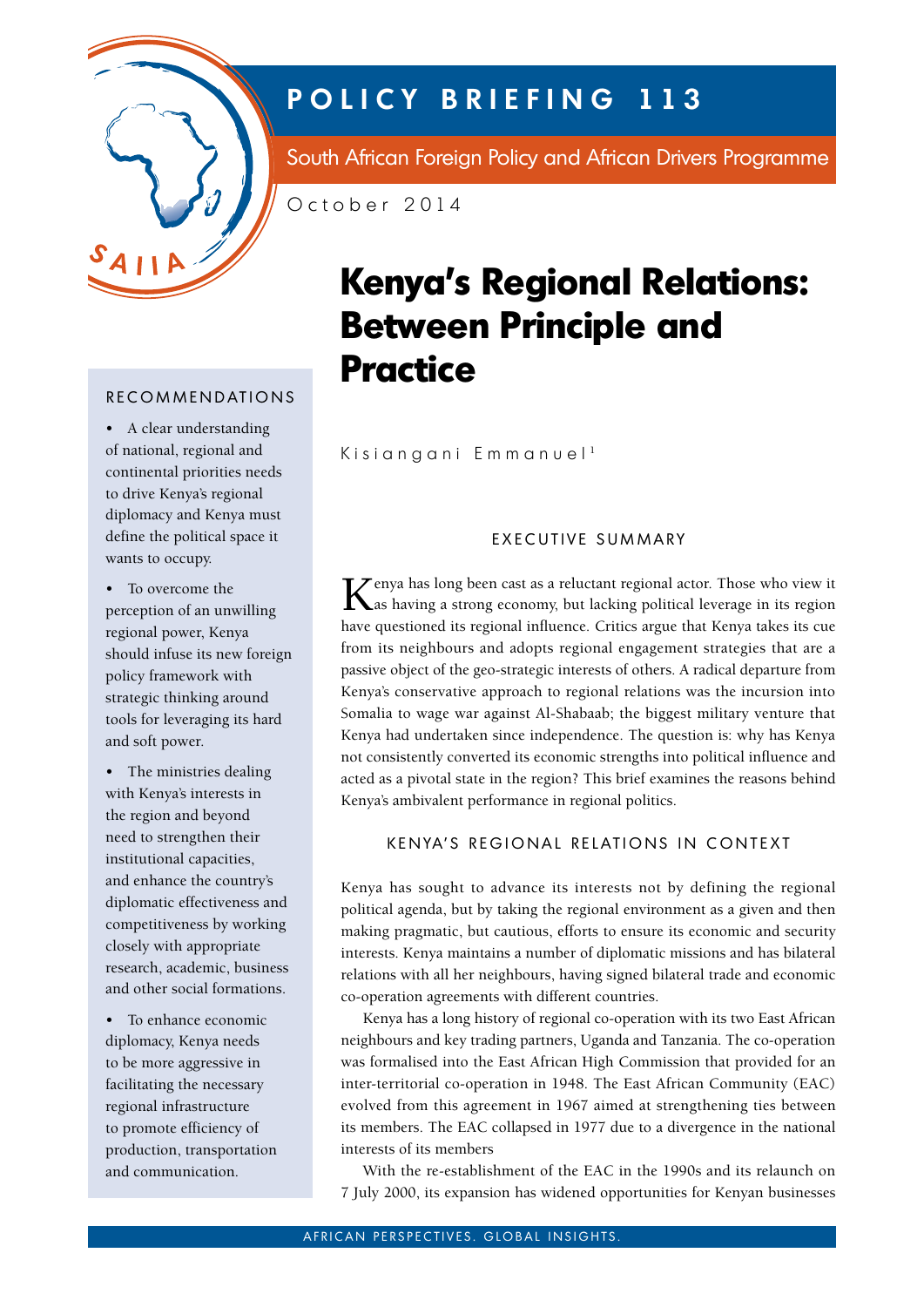and exports, which are among the most diversified in the region.<sup>2</sup> The combined EAC and the Common Market for Eastern and Southern Africa markets represents 80% of Kenya's total exports.

Studies have demonstrated the nexus between a country's domestic setting and circumstances, and its external diplomacy. For Kenya, the trajectory of its regional and international engagements has largely been affected by domestic agendas. In the immediate post-independence-era Kenya outlined the following basic norms and principles to guide its foreign relations.

- Respect for sovereignty and territorial integrity of other states, and preservation of national security
- Good neighbourliness and peaceful coexistence
- Peaceful settlement of disputes
- Non-interference in the internal affairs of other states
- Non-alignment and national self-interest
- Adherence to the Charters of the United Nations and the Organisation of African (OAU) Unity/African Union (AU).<sup>3</sup>

The above emerged from the domestic circumstances that prevailed at the time. Kenya was faced with insurrection (the Shifta War) in its north-eastern region. This insurrection was allegedly buttressed by Somalia in an attempt to create Greater Somalia. With this threat on its horizon, Kenya made the above principles pivotal to its regional relations. Concerns over territorial integrity and secessionism also made Kenya a leading supporter of the OAU's principle of the non-violation of territorial borders inherited at independence.

While, in principle, Kenya embraced the moral principles of good neighbourliness, in practice, it assumed a more pragmatic stance, including entering into a military alliance with Ethiopia to cushion itself against Somalia's threat of irredentism. Relations between Kenya and its border states remained peaceful but not without intermittent challenges: In the mid-1970s Uganda's Idi Amin advanced territorial claims on Kenya, to which the Kenyan government responded by

deploying armed troops and personnel carriers along the Kenya–Uganda border.4

Daniel arap Moi followed a similar, but slightly varied, approach towards the region. His regional relations were shaped by the destabilising effect of several civil wars in Kenya's neighbouring countries and their spillover effect on the region. While some regard his time in office 'as Kenya's diplomatic golden age', this is mainly attributed to his peace-brokering efforts in East Africa and the Great Lakes regions.<sup>5</sup> Towards the late 1980s and early 1990s, however, he faced increasing challenges following the end of the Cold War and his diminishing strategic importance to the West. His engagement became increasingly erratic, especially towards some Western capitals keen on his departure from office.

Arap Moi's successor, Mwai Kibaki, made little impact on the resolution of conflict in the region. He was more prominent in cultivating Kenya's economic diplomacy. Kibaki espoused policies that did little to ruffle feathers regionally and internationally. This changed slightly towards the end of his second term, when he authorised Kenya's incursion into Somalia to wage war on Al-Shabaab, marking an unprecedented use of Kenya's hard power for the protection of the country's security and economic interests.

### KENYA'S INTERVENTION IN SOMALIA: A SHIFT IN DIPLOMATIC APPROACH?

Kenya's intervention in Somalia marked a fundamental change from its traditional low-risk regional engagement policy. Praised by Kenyans at the time as a demonstration of the use of the country's hard power to protect its strategic interests, the incursion ran counter to the country's traditional core principles and overturned the country's policy of non-interference. However, some observers argue that Kenya was forced to act in pursuit of its national interests, since its soft power means were ineffective.<sup>6</sup> Kenya, unlike its other East African neighbours, had never been confronted by actions from external parties that required military action.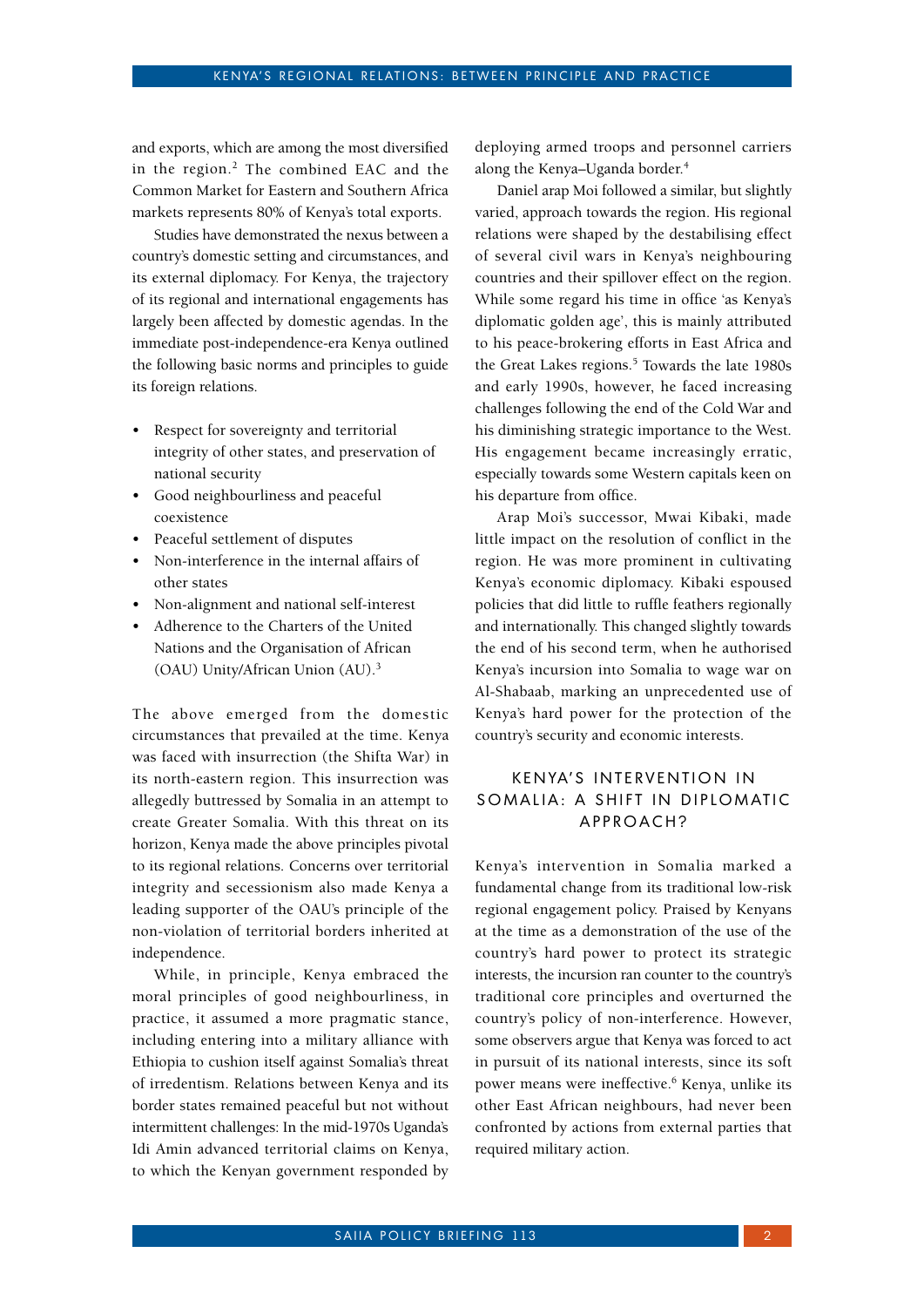President Uhuru Kenyatta emphasises a regional and Afrocentric approach in Kenya's foreign policy. In his inauguration speech he stated that Kenya's future depended not only on its national unity, but also on deepening bonds with 'brothers and sisters in East Africa and Africa as a whole'.<sup>7</sup> He followed up his public pronouncements with visits to Ethiopia, Uganda, Rwanda, Tanzania, Nigeria and South Africa.

His pan-African focus is a consequence of the political environment surrounding his election and the legal proceedings brought against him by the International Criminal Court (ICC). During the election campaign, Uhuru used the threat of Western disapproval of his candidacy to secure support in his electoral stronghold under an emotive banner of protecting Kenya's sovereignty. After his election, he courted other African states to campaign against the ICC and its alleged 'politically motivated' agenda. This initiative has steered Kenya more strongly into the pan-African orbit.<sup>8</sup> However, with the ICC case against him looking increasingly weak, he has toned down his pan-African rhetoric.

#### SOUTH AFRICA-KENYA RELATIONS

Kenya maintained a covert relationship with South Africa during the apartheid era. In 1990, however, South Africa's former Minister of Foreign Affairs, Pik Botha, visited Kenya in the first public inter-ministerial visit between the two countries.<sup>9</sup> South Africa's then president, FW de Klerk, visited Kenya in June 1991 and Kenyan president arap Moi visited Cape Town in June 1992 – the first official visit to South Africa by a prominent African head of state.

While Kenya's engagement with apartheid South Africa could be seen through the prism of its post-independent foreign policy norms and guidelines on peaceful coexistence and non-interference in the internal affairs of other states, others disagreed. Kenya, under Jomo Kenyatta and later arap Moi, failed to grasp the strategic importance of supporting the African National Congress in its fight against apartheid. By pursuing business ties with the apartheid state, it also committed a major strategic blunder that dimmed its image in pan-African politics.<sup>10</sup>

Although Kenya and South Africa re-established official diplomatic relations in 1992 and upgraded these relations to full diplomatic status on 12 April 1994, it was evident that the rapport remained poor under arap Moi in Kenya. This was underlined by two incidents, one in 1997 when President Nelson Mandela landed at Jomo Kenyatta International Airport in Nairobi and did not meet the Kenyan delegation and another, in 1999, when President Thabo Mbeki also failed to meet the Kenyan government at the airport. The South African government reassured its counterpart that there was no sinister motive behind the non-appearance of the heads of state, but it was not lost on Kenyans that these episodes could be attributed to Kenya's historical approach towards the liberation movement in South Africa.

In economic terms, Kenya is the regional hub for trade and finance in East and Central Africa. For most of the 1990s and 2000s, there was seemingly strong distrust between the Kenyan government and South African corporates that had invested in the country, which some observes described as a 'cultural difference in business approach'.11 Owing to mutual importance of the South African investment in Kenya, common forums have been established to help repair the relationship. However, Kenyan policymakers are uneasy about the size of the trade imbalance in favour of South Africa.12

#### THE FUTURE

Kenya is working on a new foreign policy framework $^{13}$  that provides broad guidelines on Kenya's international positioning in a modern, competitive and globalised environment. Kenya's foreign policy rests on three inter-linked pillars:

- (i) environmental diplomacy;
- (ii) peace diplomacy; and
- (iii) economic diplomacy.

The document is a good starting point for establishing a more coherent strategy for Kenya's diplomatic engagement.